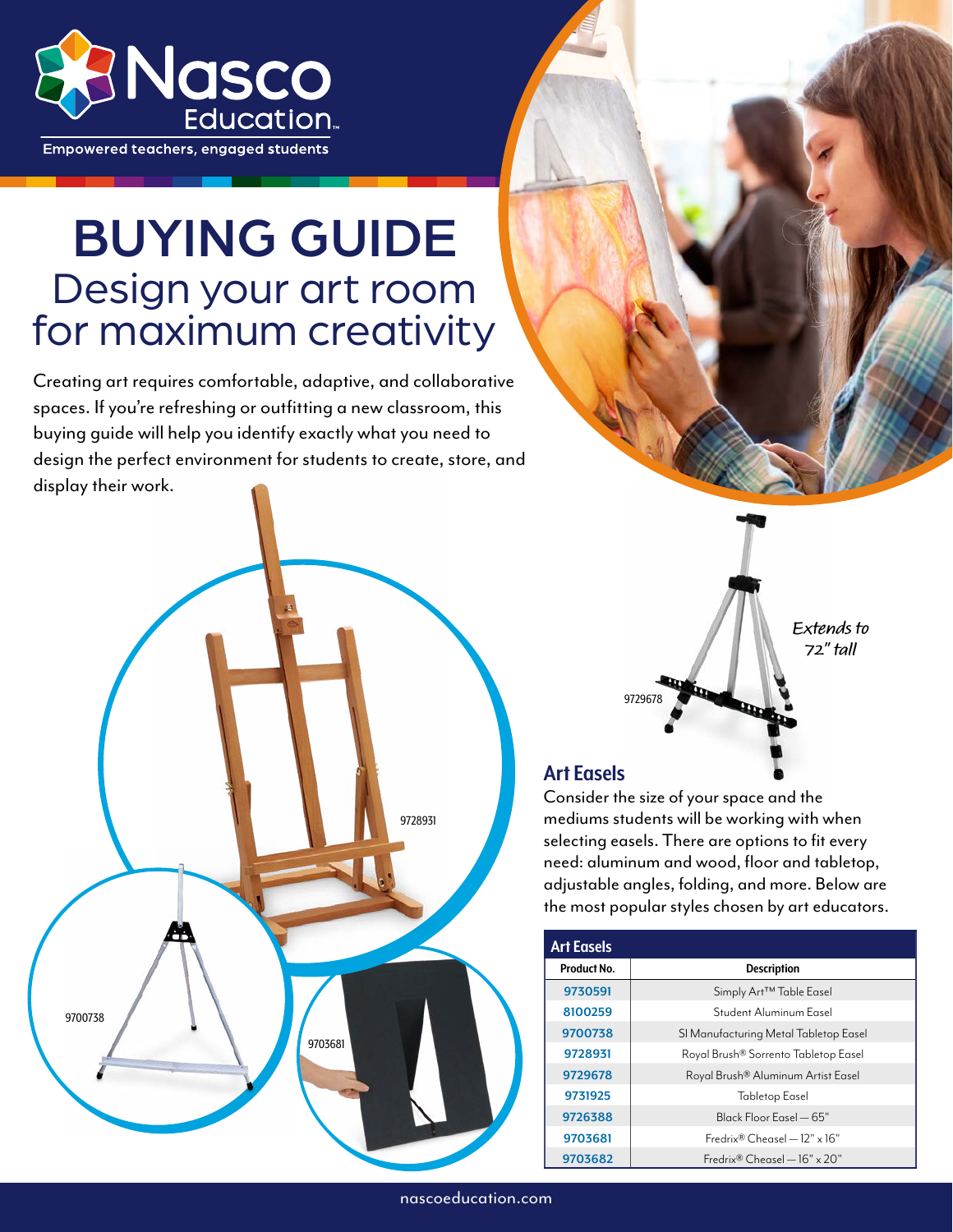

## **Work environment**

Building a space that inspires students to create starts with the right furnishings. Look for adjustable-angle tabletops to accommodate any working style. Portable lights allow you to create more workspaces throughout the room. Displaying student art and other inspirational pieces adds to the creative atmosphere.

| <b>Seating</b> |                                          |
|----------------|------------------------------------------|
| Product No.    | <b>Description</b>                       |
| 9715463        | Steel Stationary Stool - Seat Height 18" |
| 0900745        | Steel Stationary Stool - Seat Height 30" |

| <b>Tables</b> |                                                                                                       |
|---------------|-------------------------------------------------------------------------------------------------------|
| Product No.   | <b>Description</b>                                                                                    |
| Z06043        | Hann Straight-Leg Laminate Art Table -<br>$42"W \times 60"D \times 29\frac{3}{4"H}$                   |
| Z41011(C)     | Hann Solid Maple Art Table — 60"W x 42"D x 29¾"H                                                      |
| Z50192        | Hann Drawing Table with Adjustable Top and Storage —<br>30"W x 42"D x 39"H                            |
| <b>Z42167</b> | Shain ADA Adjustable Height Art/Drafting/Graphics<br>Table, 30" x 60" - Two 30" x 30" Adjustable Tops |
| <b>Z19107</b> | Steel Art Room Table - 48" x 72"                                                                      |

| <b>Lighting</b> |                      |
|-----------------|----------------------|
| Product No.     | <b>Description</b>   |
| 8100257         | Fotolite Stand Light |

| <b>Displays</b> |                                                                       |
|-----------------|-----------------------------------------------------------------------|
| Product No.     | <b>Description</b>                                                    |
| Z40980          | The Miller Group Portable Display Panel -<br>Black Fabric - 48" x 80" |
| 9715050         | Ghent The Hold-Up™ - 48"L                                             |
| 9717309         | $Grip-A-Strip® - 8'L$                                                 |
| 9710851         | Ghent The Hold-Up™ - 36"L                                             |
| 9712967         | Magnetic Dry-Erase Easel                                              |



# **Drying racks**

An essential in every art classroom, drying racks keep your students' art safe until the next session. Plus, their backpacks and clothing stay clean! Choose a portable version so that you can easily wheel it out of the way when you need to make room or rearrange your space.

| <b>Drying racks</b> |                                             |
|---------------------|---------------------------------------------|
| Product No.         | <b>Description</b>                          |
| 9707742             | Back-to-Back 60-Shelf Table Drying Rack™    |
| 9707713             | The Original Rackaway™ 30-Shelf Drying Rack |
| 9707714             | Rollaway Rackaway™ 60-Shelf Drying Rack     |
| 9727182             | Tabletop 30-Shelf Drying and Storage Rack   |